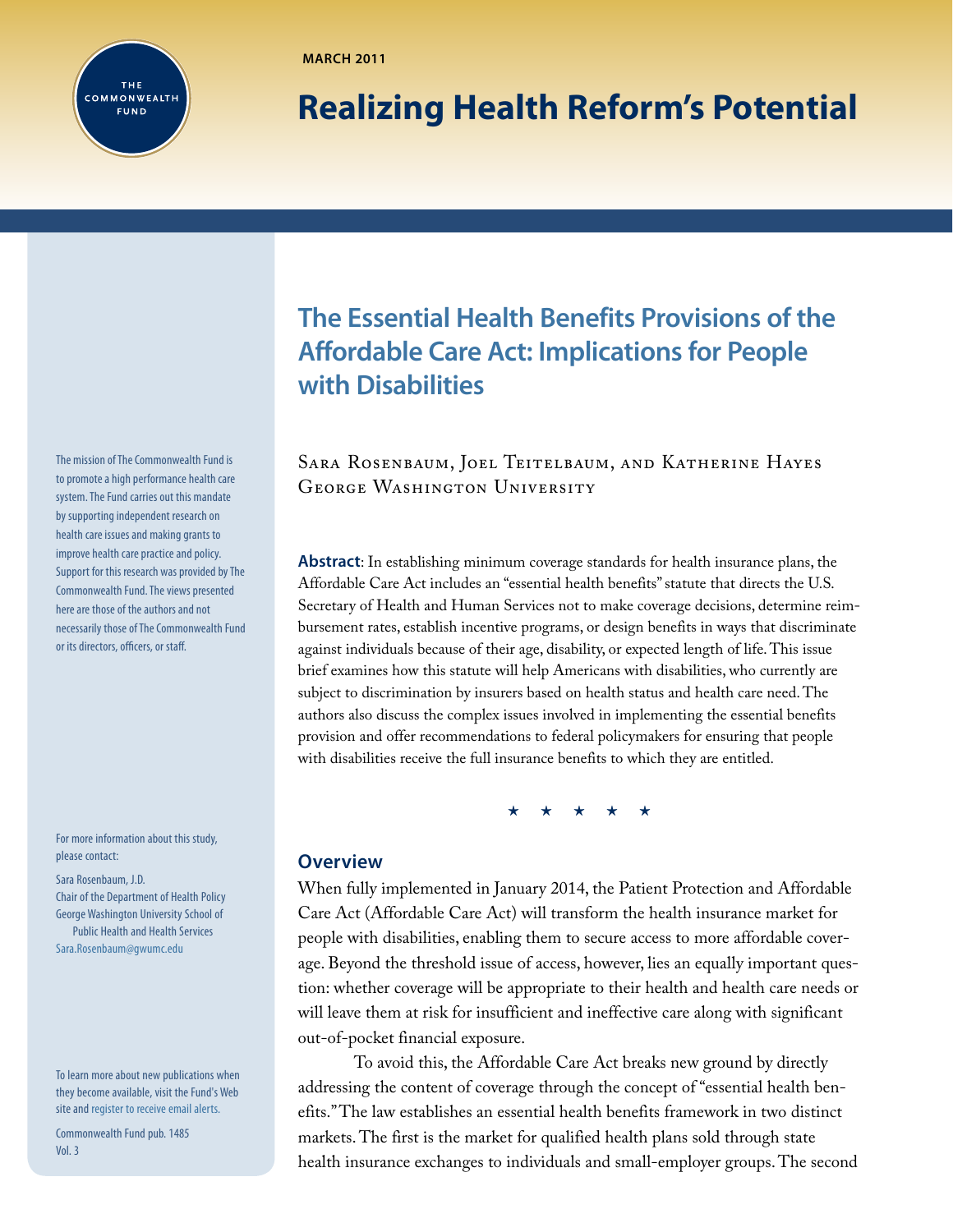is the general market for individual and small-group health plans, whether sold as qualified health plans through state health insurance exchanges or outside of the state exchange structure in what might be thought of as a parallel, state-regulated market.

 Whether sold inside or outside an exchange, plans sold in the individual and small-group markets will be regulated by the state within the same general rules, and will be available, if not marketed, to the same groups of individuals—namely those without employer-sponsored coverage and those who work for small employers. Embedded within this essential health benefits framework is a prohibition against coverage discrimination based on disability. (While there are other prohibited grounds for discriminating in the essential benefits statute, we focus on disability in this issue brief, because disabling conditions are emblematic of the types of higher health cost risks that in turn trigger insurers' exclusionary coverage practices.) How this nondiscrimination framework advances prior federal laws and will be implemented as part of essential health benefits policy can be expected to emerge as a central issue in the implementation of the reform law.

This issue brief examines the Affordable Care Act's essential health benefits statute and considers its provisions both separately and in relation to prior federal laws that address health insurance. We explore the concept of coverage discrimination and the various techniques of plan design and administration that can produce discriminatory effects against people with disabilities. We then examine how the reform law's essential benefits statute builds on existing federal laws that relate to health insurance and disability discrimination and discuss how implementation of the essential benefits statute might be approached.

## **THE ESSENTIAL BENEFITS STATUTE**

When fully implemented in 2014, the Affordable Care Act will establish a range of reforms under various federal laws that are intended to make insurance coverage fairer and more accessible to individuals with heightened health needs. Among other things, the law will:

- prohibit discrimination in coverage based on health status—that is, prohibit plans from denying coverage to individuals, and from utilizing varying health insurance premiums, based on factors other than family size, region, age, or whether the individual participates in wellness programs;
- bar the use of preexisting condition exclusions; guarantee the renewability of coverage;
- bar lifetime and annual limits on coverage;
- establish medical-loss ratio standards;
- prohibit cost-sharing for certain preventive services; and
- • require coverage of routine patient costs associated with certain clinical trials.

These reforms alone will not ensure the adequacy of coverage in relation to health care need. Nor will they prevent insurers from designing coverage—including benefits, cost-sharing, and provider networks—in ways that attract and better serve healthier individuals with lower financial risks. Moreover, without provisions aimed at standardizing the content of coverage, it is very difficult for individuals and small-employer groups—the prime beneficiaries of the Affordable Care Act's market reforms—to make meaningful comparisons among coverage options. The need for some level of product standardization has long been recognized as a key element in making a health insurance market work.

For this reason, the law also broadly defines what benefits need to be covered through policies offered in the individual and small-group markets. Under the Public Health Service Act (PHSA) as amended by the Affordable Care Act, all insurers operating in the individual and small-group markets must cover an "essential health benefits" package.

The Affordable Care Act further directs that qualified health plans sold in state health insurance exchanges (including co-op plans) cover these essential health benefits.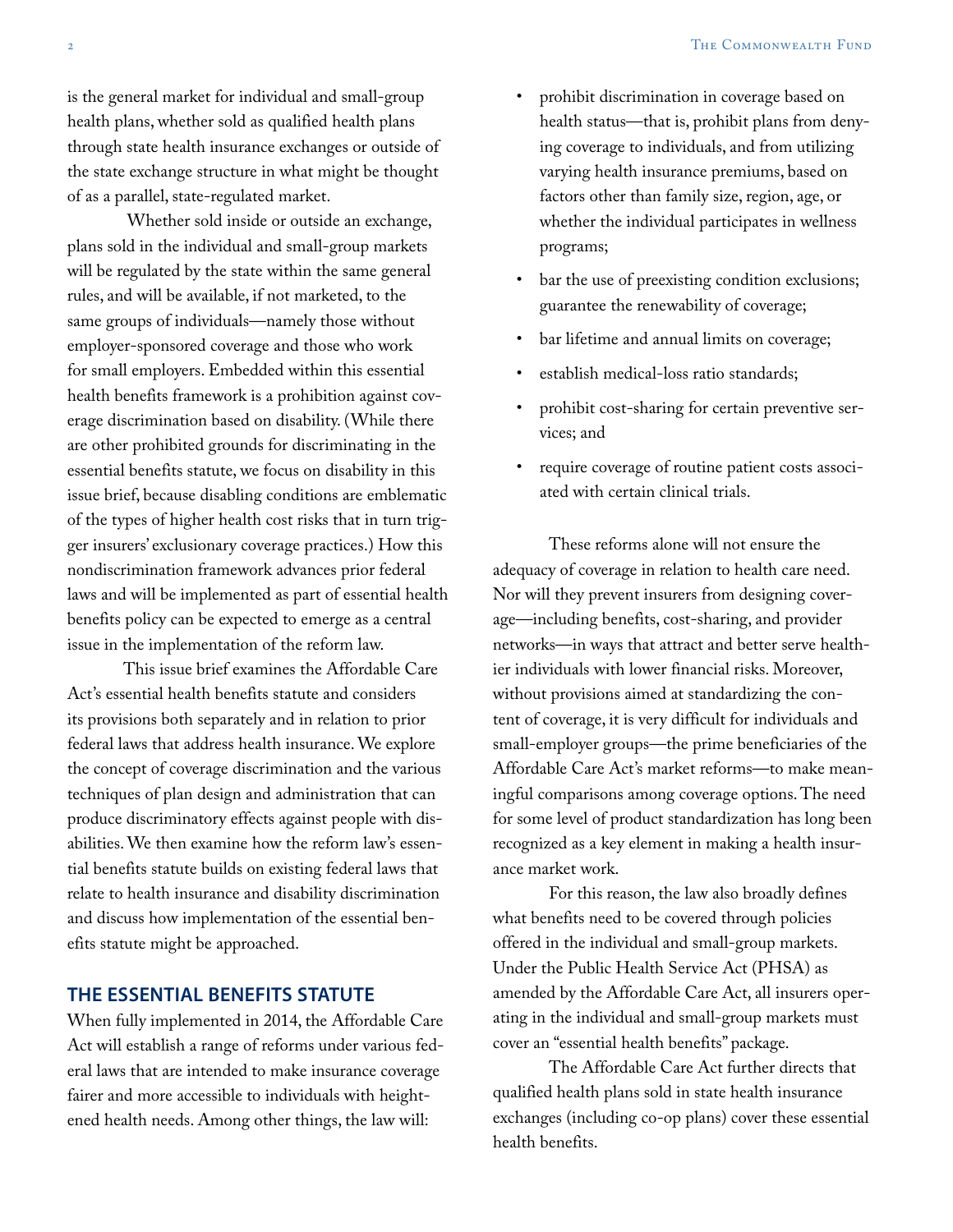#### **Exhibit 1. Essential Benefit Classes Covered by Qualified Health Plans Under the Affordable Care Act**

- Ambulatory patient services
- Emergency services
- Hospitalization
- Maternity and newborn care
- Mental health and substance use disorder services
- Prescription drugs
- Rehabilitative and habilitative services and devices
- • Laboratory services
- Preventive and wellness services
- Chronic disease management
- Pediatric services, including oral and vision care

Source: Authors' analysis of the Affordable Care Act.

 The law also establishes cost-sharing limits with respect to the overall actuarial value of the plan, the total amount of cost-sharing to which individuals and families can be exposed, and the size of the annual deductible that must be met.

 Finally, it amends the Employee Retirement Income Security Act (ERISA) to apply these provisions, codified in the PHSA provisions to ERISAgoverned employer groups.

The act exempts large-group health plans, as well as self-insured ERISA plans and ERISAgoverned multiemployer welfare arrangements not subject to state insurance law, from the essential benefit requirements.

The term "essential health benefits" is defined as a series of broad benefit classes, with considerable discretion left to the Secretary of the U.S. Department of Health and Human Services (HHS) to further define the concept (Exhibit 1). Qualified health plans are not barred from offering additional benefits, and states may require that qualified health plans sold in state health insurance exchanges also cover state-mandated benefits.

 Where a state mandate adds an entirely new benefit class to qualified health plans sold in exchanges, a state must pay the cost differential for coverage of these benefits.

 How treatments subsumed within an essential benefit class will be treated when applied to exchange products has not yet been determined.

Although the essential benefits statute vests discretion in the HHS secretary, the law also sets boundaries on how she exercises that discretion, shown in Exhibit 2 and excerpted below. These boundaries consist of certain elements related to public notice and comment, inclusion of treatments and services falling within the essential health benefits package, consultation with the Secretary of Labor on establishing coverage parameters based on a Department of Labor survey of "typical" employer plans, and a series of "required elements for consideration."<sup>1</sup>

Specifically, the law states that the HHS secretary must "ensure that such essential health benefits reflect an appropriate balance among the categories . . . so that benefits are not unduly weighted toward any category."<sup>2</sup> Second, the secretary may "not make coverage decisions, determine reimbursement rates, establish incentive programs, or design benefits in ways that discriminate against individuals because of their age, disability, or expected length of life."3 Third, the secretary must take into account "the health care needs of diverse segments of the population, including women, children, persons with disabilities, and other groups."4 Fourth, the secretary must ensure that essential benefits "not be subject to denial to individuals against their wishes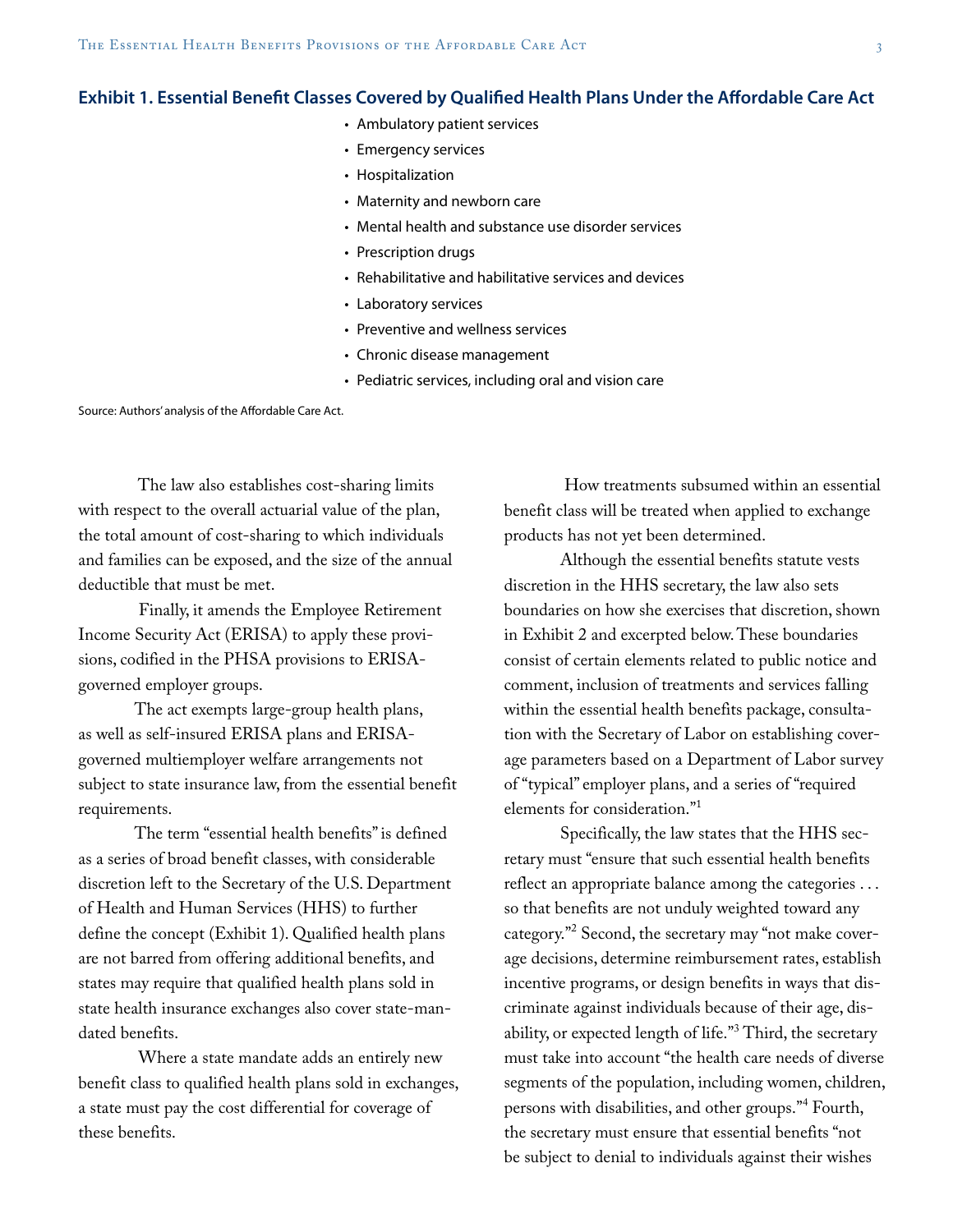### **Exhibit 2. Parameters That Guide the HHS Secretary's Determination of an Essential Benefits Package**

*Benefit classes:* Certain classes of benefits must be represented in the essential benefits package.

*Scope of benefits:* Essential health benefits must be equal in scope to benefits provided under a typical employer plan.

*Certain elements must be considered:* Elements that must be considered include: the balance among benefit categories; nondiscrimination against individuals because of their age, disability, or expected length of life; the health care needs of diverse segments of the population; and the fact that benefits cannot be subject to denial on the basis of an individual's age or expected length of life or the individual's present or predicted disability, degree of medical dependency, or quality of life.

*Cost-sharing:* The law includes broad limits on cost-sharing, including deductibles, coinsurance, copayments, or similar charges.

*Utilization management:* The HHS secretary cannot prohibit a group health plan or health insurance issuer from carrying out commonly used utilization management techniques.

Source: Authors' analysis of the Affordable Care Act.

on the basis of the individuals' age or expected length of life or the individuals' present or predicted disability, degree of medical dependency, or quality of life."<sup>5</sup>

The essential health benefits definition also addresses cost-sharing, defined as "deductibles, coinsurance, copayments or similar charges."<sup>6</sup> These provisions address both the limits on annual cost-sharing as well as how these limits will be applied in relation to a four-tier cost-sharing coverage structure. This structure ranges from "bronze" plans (covering 60 percent of the full actuarial value of benefits provided) to "platinum" plans (covering 90 percent of the full actuarial value). (A fifth level of coverage pertaining to catastrophic plans may be sold to individuals under age 30 or others who are certified by the exchanges as not having access to affordable coverage, as defined in the statute.7 ) The concept of a plan's actuarial value is defined as the level of coverage determined by the secretary based on the essential health benefits covered.<sup>8</sup>

The law also contains the following limitation on the HHS secretary's discretion to define an essential benefits package: "Notwithstanding any other provision of the . . . Act, nothing . . . shall be construed to prohibit (or authorize the Secretary of Health and Human Services to promulgate regulations that prohibit) a group health plan or health insurance issuer from carrying out utilization management techniques that are commonly used as of the date of enactment of this Act."<sup>9</sup> The term "utilization management techniques" is not defined.

Taken together, the Affordable Care Act's essential benefits provisions set out a multipronged decisional framework. First, they establish certain broad benefit classes that serve as anchors for the definition of an essential health benefits package. Second, they empower the HHS secretary, rather than health insurers, to define the essential benefits package, in consultation with the Labor secretary and on a nonreviewable basis ("as determined by the Secretary"). Third, the provisions peg the benefits to a "typical" employer plan while at the same time barring the HHS secretary from making coverage decisions, determining reimbursement rates, establishing incentive programs, or designing benefits in ways that discriminate on the basis of age, disability, or expected length of life. Finally, the law bars the secretary from prohibiting group health plans or health insurers from employing "utilization management techniques" that are "commonly" used, while leaving both terms undefined.

The essential health benefits framework raises important issues. To the extent that current "typical" coverage practices by group health plans discriminate on the basis of disability, the secretary nonetheless is obligated to ensure that such discriminatory practices are not carried over into the individual, small-employer group, and qualified health plan markets. But this provision raises the question of what "typical" employer practices consist of. Furthermore, how will the terms "coverage decisions," "reimbursement rates," "incentive programs," and "benefit design" be defined in terms of the provision that bars the secretary from using such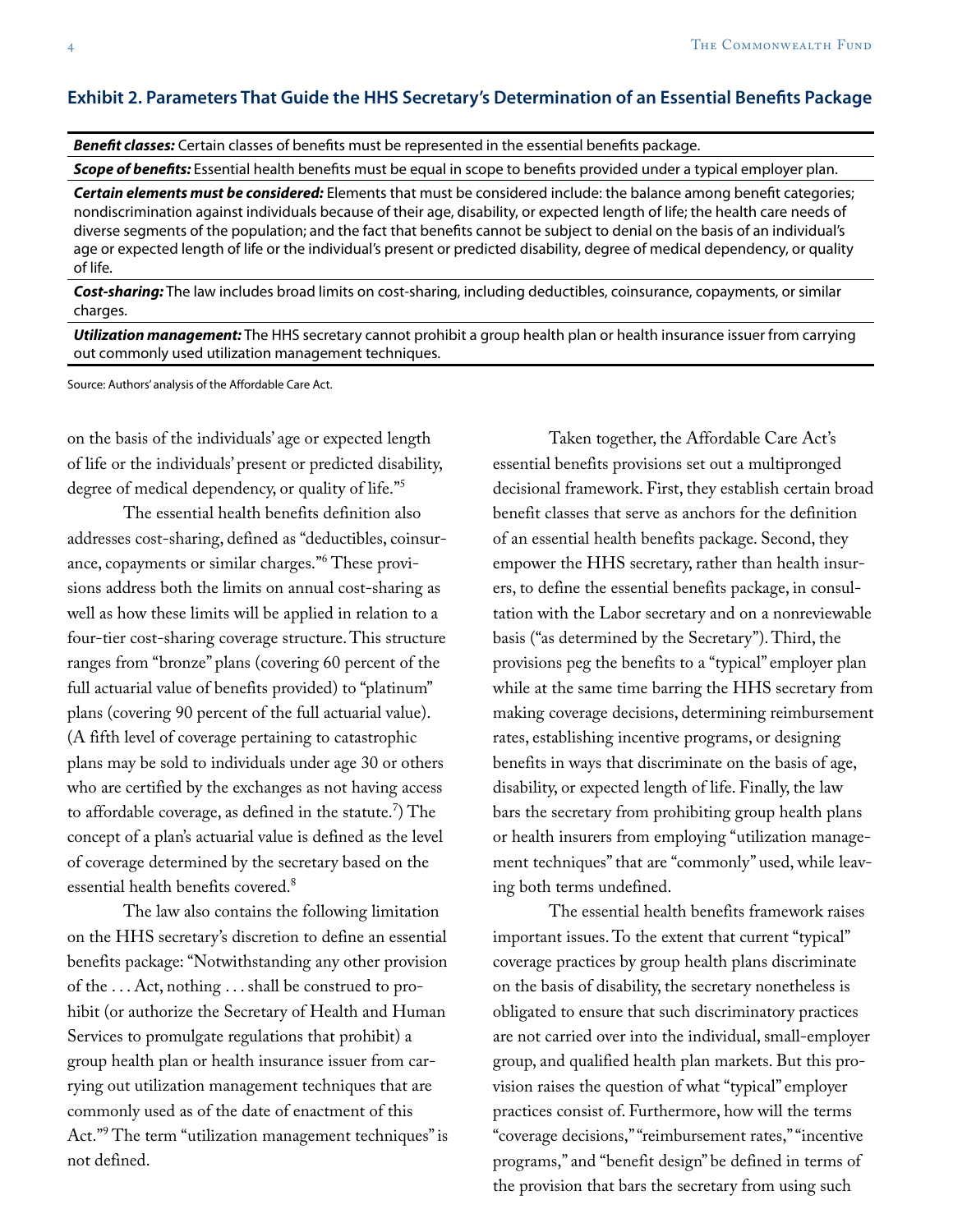tools in ways that would discriminate against people on the basis of age, disability, or expected length of life. Finally, what are the "utilization management" techniques the secretary is barred from prohibiting?

## **COVERAGE DESIGN AND UTILIZATION MANAGEMENT PRACTICES IN THE EMPLOYER GROUP MARKET**

The starting point for determining how the essential health benefits package ultimately will be defined is the employer group market. It is thus useful to understand the techniques used by insurers operating in this market to manage costs and thereby limit their exposure to the financial risks associated with claims for coverage. To the extent that these techniques result in disability discrimination, the Affordable Care Act's essential benefits framework can be expected to curtail or modify these practices.

Insurers' strategies for managing risk are highly complex and extend well beyond simply offering a broader versus narrower range of benefit classes or instituting a prior authorization process for certain treatments. For example, how a particular benefit is defined may affect its availability in particular cases. Furthermore, within any covered benefit class there exist thousands of specific procedures that may or may not be covered. For example, a prescription drug formulary may exclude certain classes or types of drugs from coverage altogether. Provider networks may be designed to attract and enlist providers that treat lower-cost patients. Provider payment and incentive plans may encourage short-term treatment while discouraging longer-term interventions. Key terms that govern the availability of all benefits, such as "medical necessity" or "experimental," also can affect whether coverage is available for a particular condition. The use of certain types of exclusionary terms, such as "educational" or "social," can bar otherwise-available coverage.

Because the Affordable Care Act specifies that the HHS secretary utilize the "typical" employee health benefits plan as the starting point for determining the scope of the essential health benefits package, it is important to understand how discrimination against

people with disabilities and more advanced health needs can occur in such plans. In this context, the concept of discrimination is meant to denote practices that limit insurers' cost exposure in the case of members with high health care needs. Because the Affordable Care Act's market reform provisions effectively bar discrimination at the point of enrollment, efforts to constrain costs at the point of coverage and use become all the more important to understand.<sup>10</sup>

Insurers' approaches to managing risk include: 1) techniques related to the design of benefits and coverage; and 2) techniques related to managing the utilization of covered benefits.<sup>11</sup> Coverage and benefit design techniques can limit or exclude coverage outright, much in the way that an annual dollar limit on the value of coverage would place a hard limit on coverage, regardless of need. Such techniques apply to all members enrolled in a particular plan and are intended to exclude certain types of coverage altogether, regardless of the characteristics of the individual who seeks care.12 In effect, design features act as fixed limitations and restrictions on the "amount, level, extent or nature of benefits or coverage for similarly situated individuals enrolled under the plan."<sup>13</sup> These types of limits cannot be challenged with medical evidence showing that more or different treatments are necessary; coverage is not available regardless of the merits of the claim.

The second set of coverage risk management techniques relates to utilization management, that is, techniques used by health insurers to manage the use of covered benefits in the case of individual patients.<sup>14</sup> In this regard, the Affordable Care Act requires the HHS secretary to recognize existing utilization management techniques in use at the time of passage, although such techniques presumably would be subject to the law's broad nondiscrimination provisions.

The various types and range of coverage and benefit design limitation techniques, as well as utilization management techniques, can be found in the health insurance literature.<sup>15</sup> Another and perhaps even more useful source of evidence on these techniques is the large body of judicial case law involving appeals of benefit denials under ERISA and other laws governing health insurance and employee health benefits.<sup>16</sup>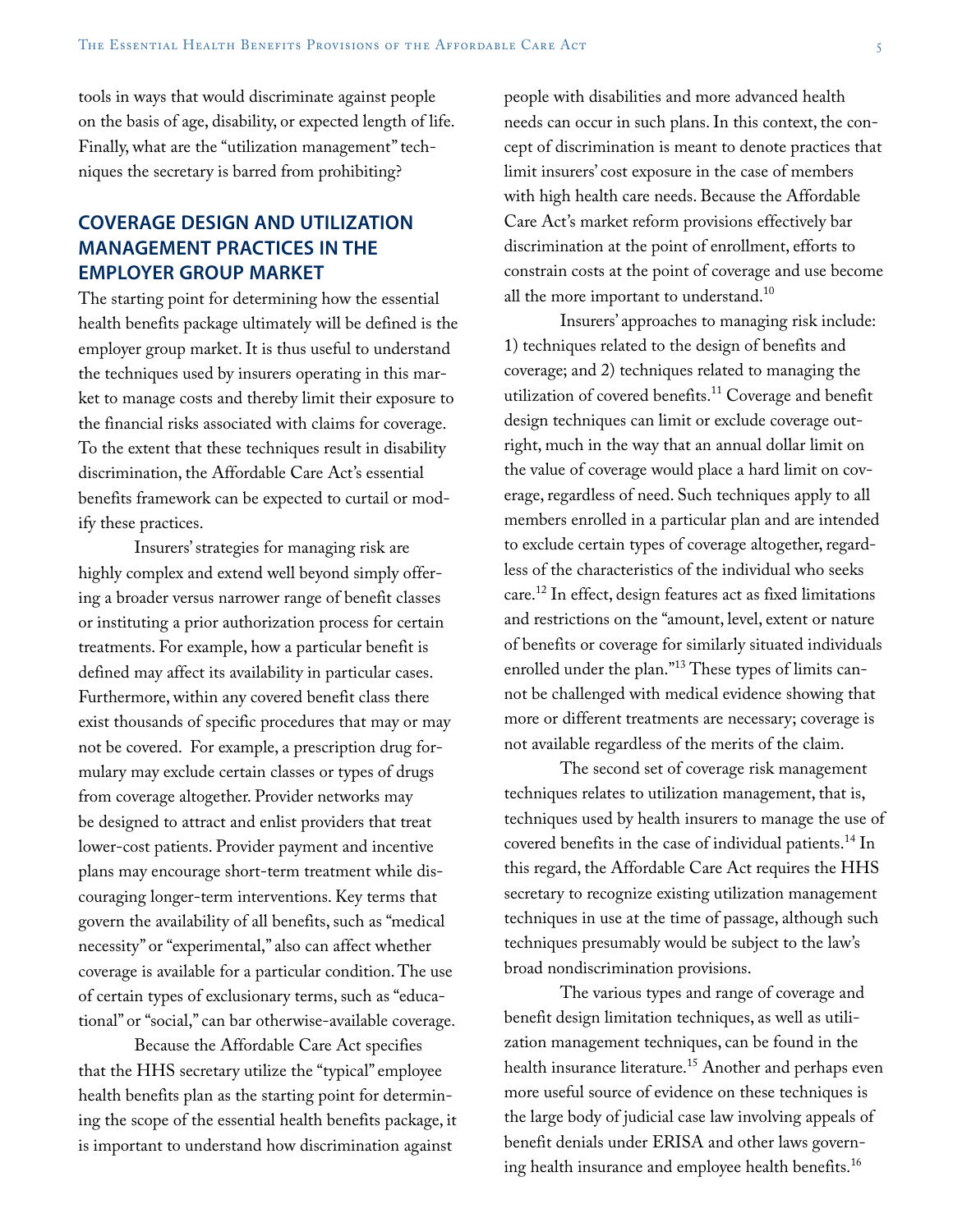Because the judicial record is comprehensive and public, it is possible to view with particularity the specific risk-avoidance techniques used by group health plans. While these cases do not shed light on the frequency with which certain types of claims are denied, the decisions provide understanding of the design and management techniques that are available to group health plans.

## **Benefit and Coverage Design Limitation Techniques**

One of the largest trends in care and cost management in recent years has been the use of benefit and coverage design to manage risk. Initially, in the late 1980s, insurers testing cost-containment strategies tended to use broadly crafted coverage documents coupled with individual patient management, such as prospective and concurrent utilization management procedures.<sup>17</sup> Eventually, this approach proved to be ineffective at containing costs. As a result, over the past two decades, far greater attention has been focused on the design of the plan documents that describe what is covered in order to tighten the coverage criteria and thereby exclude certain types of treatments and procedures. Design strategies also utilize financial techniques such as patient cost-sharing and payment incentives aimed at encouraging more efficient practices and care-seeking behavior.<sup>18</sup>

What sets plan design cost containment apart from utilization management efforts is that the denial of coverage is based on a specific limitation or exclusion that is not specific to an individual's health condition or treatment needs, and thus cannot be challenged. Under traditional employee health benefit plan principles and in the absence of specific legal requirements, employers that sponsor health plans are considered to have unlimited discretion to exclude coverage. By contrast, in cases involving patient-specific utilization management denials, the claim denial rests on a determination that a particular benefit is not necessary for a particular patient. The latter decision rests on medical evidence and factual issues at play, giving rise to appeals rights. But where a claim denial is based on an administrator's assertion that a particular benefit is excluded

altogether under the terms of a plan, the result is total exclusion regardless of individual circumstances, and no appeal can be mounted.<sup>19</sup>

## Coverage exclusions and limitations. A claim denial can stem from an across-the-board coverage exclusion, embedded in the plan document, that excludes specific services and procedures in all cases. Exclusions can be expressed in durational or quantity limits (e.g., no more than 30 speech therapy sessions) or be tied to specific procedures or treatments. For example, prior to passage of the Women's Cancer Recovery Act of 1998, breast reconstruction following mastectomy was considered cosmetic and was routinely and explicitly excluded from coverage.<sup>20</sup>

Exclusions also can be condition- or diagnosisbased. For example, otherwise-covered speech and physical therapy might be excluded in cases in which the purpose of the treatment is to recover lost functioning or restore previous levels of functioning. In such a situation the "recover" limitation is embedded in the coverage definition itself (e.g., "speech therapy when needed to restore prior functioning") or in a broader medical necessity definition that defines medical necessity as existing only when a treatment has the potential to aid in recovery.<sup>21</sup>

In addition, coverage exclusions can be purpose-based. For example, an exclusion may be applied against coverage of otherwise-covered physical therapy where the insurer determines that the purpose of the therapy goes beyond clinical value and also will aid in broader health goals such as education or social and job-based functioning. This type of exclusion is sometimes applied when a child with developmental disabilities present at birth is receiving treatment that has clinical value as well as the added value of allowing the child to develop speaking and movement skills that ultimately can be expected to result in an overall improvement in health and functioning.<sup>22</sup> In those cases, an insurer may deny coverage because the therapy has an educational benefit, as well as a clinical benefit.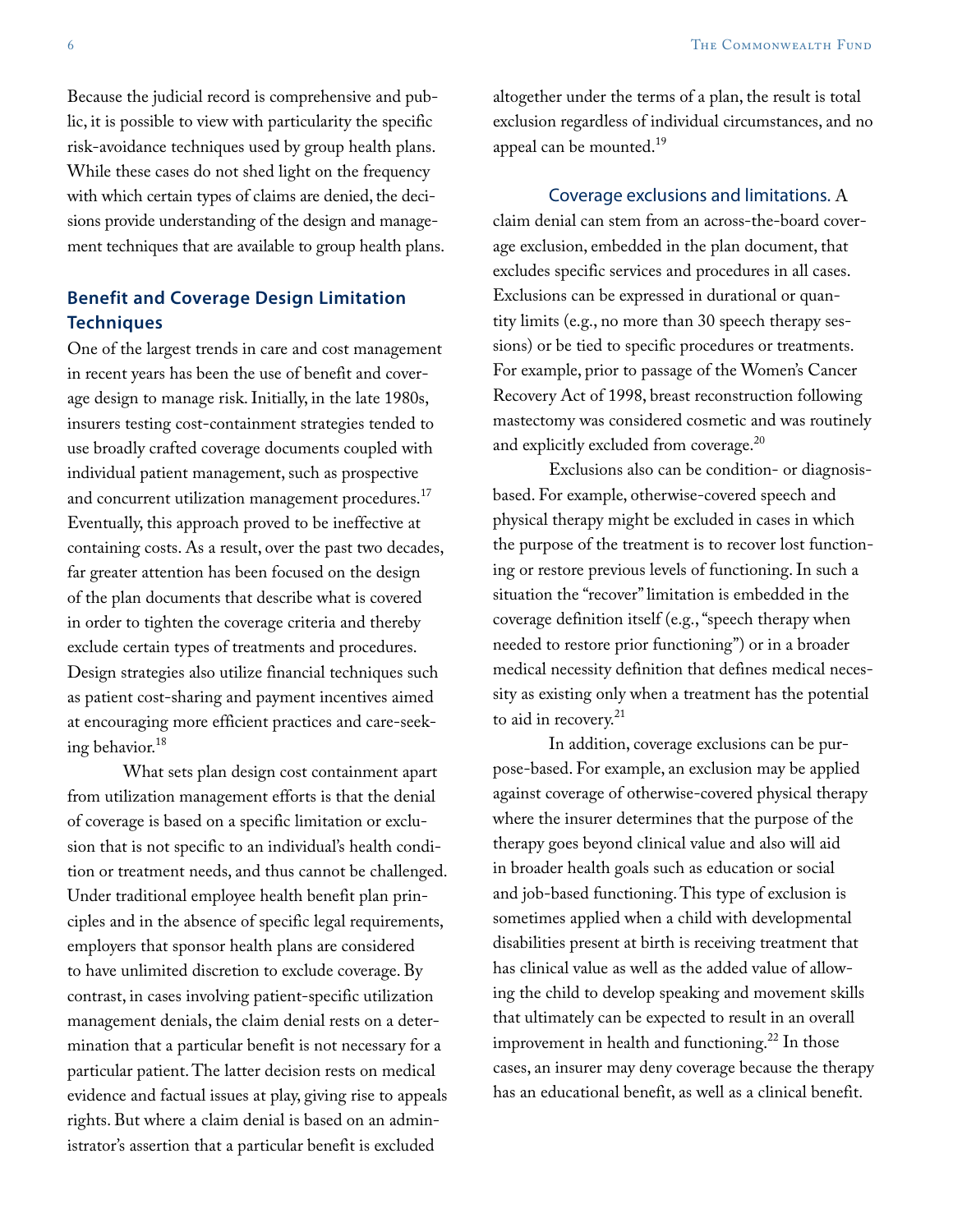Coverage and treatment guidelines incorporated into the plan's terms of coverage.

Health plans make extensive use of benefit and clinical guidelines to inform coverage decision-making. In some cases, the guidelines are used by an insurer to guide decisions but are not part of the plan documents themselves and thus do not bind a plan administrator to award or deny a benefit based on individual circumstances. In other cases, however, guidelines are incorporated into the plan documents as part of the coverage terms and thus create express limits on the types of treatments that can be covered. The guidelines express the full breadth and scope of treatment under the terms of the plan.<sup>23</sup> For example, medical management guidelines might specify coverage of long-term treatment for alcohol addiction only in situations in which shortterm treatments have failed—thus barring the use of longer-term treatments even in situations in which a short-term treatment is clinically inappropriate, given a patient's underlying health condition.<sup>24</sup>

Definitions of key benefit and coverage

terms. How plan documents define benefit classes can determine whether coverage is available. For example, where a plan's terms define speech therapy as therapy needed to recover lost speech or restore speech, the effect is to exclude coverage for a child or adult whose health condition can benefit from therapy but for whom prior functioning cannot be "restored." This type of example has particular resonance for children born with developmental disabilities and who need therapy to attain speech, or adults with muscular dystrophy who need therapy to maintain speech or avert the loss or deterioration of speech.<sup>25</sup> In both cases, the therapy is clinically indicated as an effective health intervention, but coverage is excluded because the intervention in the patient's case falls outside the terms of coverage.

In a similar vein are medical necessity definitions that apply to all covered treatments and procedures and that limit coverage to services that are required for the treatment of "illness, injury, diseased condition, or impairment."26 Such a framework may exclude some conditions. For example, a "diseased

To the extent that current "typical" coverage practices by group health plans discriminate on the basis of disability, the HHS secretary nonetheless is obligated to ensure that such discriminatory practices are not carried over into the individual, small employer group, and qualified health plan markets.

condition" as a concept could be construed narrowly to exclude physical and mental health conditions that are not considered by clinical experts to be the product of a disease but are instead determined to be present at birth.

Tiered cost-sharing. Creating different levels, or tiers, of cost-sharing has gained popularity as a way to provide incentives for the appropriate use of care.<sup>27</sup> In tiered cost-sharing arrangements, higher-cost treatments and services (e.g., brand-name prescription drugs, a specific type of operation performed by an out-of-network surgeon) are subject to higher cost-sharing when, in the health plan's determination, a lower-cost treatment or in-network provider would provide equally effective treatment.<sup>28</sup> Similarly, costsharing may be reduced in cases in which adherence to a particular course of treatment (e.g., use of prescription drugs to control blood pressure) is consistent with sound clinical practice and good health outcomes.

Tiering decisions may be made on a case-bycase basis or may be subject to practice guidelines that are embedded in plan documents and coverage terms and therefore automatically place certain treatments and procedures on a higher tier.<sup>29</sup> Where the tiered arrangement is the result of a medical management decision specific to a particular patient, modification to consider whether the guidelines appropriately address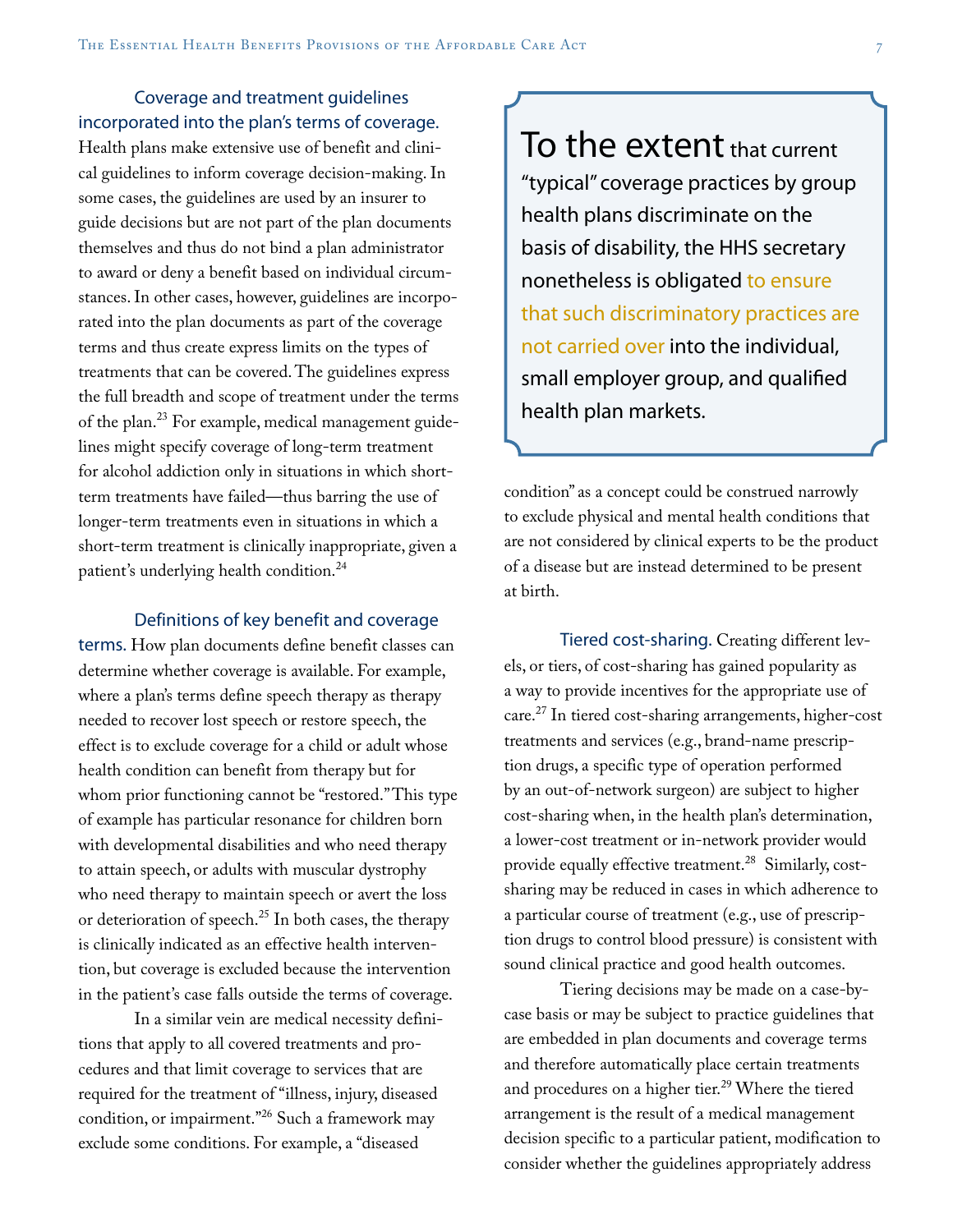that patient's underlying condition may be possible. But where the tiered arrangement is the result of a guideline that is directly embedded into the terms of coverage, challenges are generally not possible.<sup>30</sup>

Tiered provider networks.<sup>31</sup> Early efforts by health plans to encourage patients to use efficient, high-quality providers involved a total exclusion of certain providers from networks, leaving patients completely uncovered for out-of-network care. In recent years, group health plans have moved to a more nuanced, value-based approach that involves the use of provider tiers. Providers who have been shown to have higher costs and/or worse outcomes, as measured by a health plan, may be subject to higher cost-sharing or excluded altogether. The lowest cost-sharing levels are required for health professionals who deliver high value. Depending on the methodology used to compare providers, tiering may or may not take into account whether providers treat patients with more extensive health needs and thus utilize more resources either in their own practices or through specialty care referral patterns. Furthermore, tiers may be determined based on practice measures that are designed for populations with health conditions (e.g., diabetes), but without considering patients whose health conditions are made more complex by the presence of underlying disabling conditions (e.g., diabetes and schizophrenia).<sup>32</sup>

Provider payments. Health plans give providers several different types of incentives to be parsimonious in their use of resources.<sup>33</sup> Incentives may take the form of a year-end bonus or a shared-savings plan. Incentive payments may be tied to a provider's overall consumption of resources and benefits (e.g., laboratory tests), and providers may be benchmarked against one another without taking into account their patient mix. Providers may be offered bonuses or case management fees to actively manage complex patients. To determine such incentive payments, health plans might compare the costs and outcomes for actual patients or, alternatively, might compare costs and outcomes for a provider's patient panel against established and normative

The Affordable Care Act's essential benefit nondiscrimination provisions add new dimensions to prior federal laws regulating insurance and health plans and barring discrimination.

benchmarks that may or may not reflect the actual health status of the provider's patients.

## **Utilization Management Techniques**

Prospective and concurrent review. Health plans have used prospective and concurrent review to control costs for decades. These processes are designed to control unnecessary utilization of covered but costly resources through advance or concurrent consideration of the medical necessity of the treatment or service under review. Central to the review process are: the substantive standards to assess the need for care; the strength of the clinical evidence considered; the application of clinical decision-making guidelines to particular treatments, as well as the quality and relevance of the guidelines to the case at hand; and the extent to which the reviewer takes into account the clinical evidence that is presented in relation to the case at hand.<sup>34</sup>

#### Care coordination and care management.

An insurer or health plan may offer or require case management for certain types of conditions. In some cases, the service may be offered in addition to other covered services. Patients with particular conditions may be offered additional treatments and counseling, and their health and course of treatment may be closely monitored to measure improvement. In other cases, a disease management protocol may take on the qualities of an embedded practice guideline that restricts coverage to certain predefined treatments and charges higher cost-sharing for certain treatments. When implemented in this fashion, care management may operate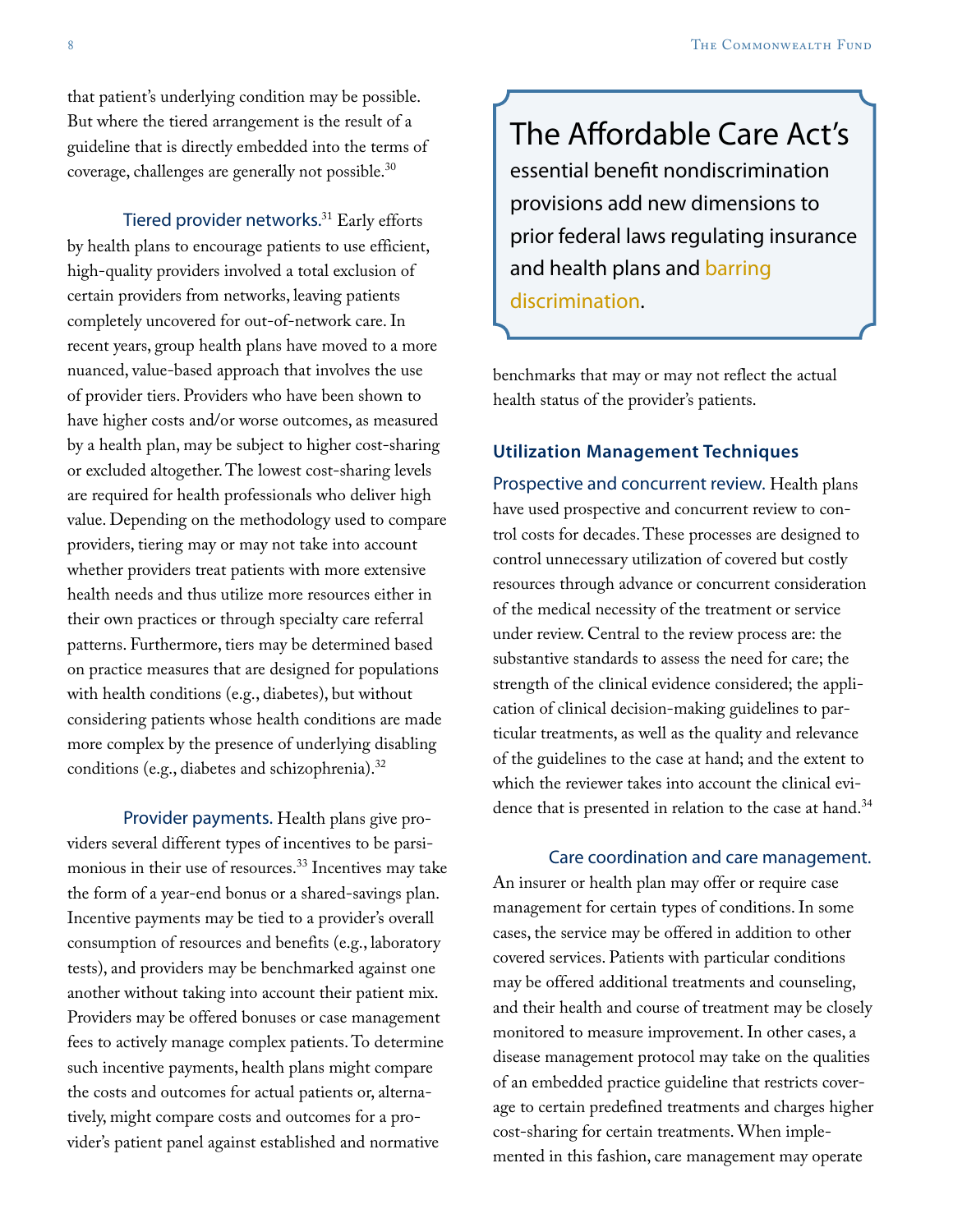as an exclusive form of coverage for a particular illness or condition rather than as a process for tailoring covered benefits to individual needs.35

## **HOW THE NONDISCRIMINATION PROVISIONS EXTEND EXISTING LAW**

The Affordable Care Act's essential benefits nondiscrimination provisions break new ground in how to think about these common techniques of health benefit design and management—adding new dimensions to prior federal laws regulating insurance and health plans and barring discrimination. The nondiscrimination provisions have no real parallel in state insurance laws, which do not address discrimination in the content of coverage but instead tend to mandate specific treatments and procedures that otherwise were at risk for exclusion. For example, no state's insurance laws bar the use of a "recover" or "restore" medical necessity standard in the group health market, but as of 2010, 23 states have laws that require coverage for certain types of habilitation treatments aimed at promoting the overall health of children with autism.36

Although the nondiscrimination provisions are unprecedented in the context of coverage content, a number of federal laws offer important precedents.

## **Federal Laws Regulating Insurance and Employee Health Benefit Plans**

HIPAA. The Health Insurance Portability and Accountability Act of 1996 (HIPAA) provided the foundation for the Affordable Care Act's market reforms.37 HIPAA was the first major attempt to use federal law to prevent insurers from discriminating against people with health conditions and disabilities. Amending the PHSA, ERISA, and the Internal Revenue Code in order to reach both state-regulated health insurance and self-insured health benefit plans, HIPAA bars discrimination based on health status at the point of enrollment and renewal. In effect, the new reform law builds on the HIPAA precedent, extending nondiscrimination prohibitions into the individual market and strengthening existing provisions in the

group market. But unlike the reform law, HIPAA does not address the problem of discrimination in the design and administration of coverage because it does not address the content of insurance itself.

ERISA. Other than having to abide by the HIPAA provisions, ERISA generally accords employers broad discretion in health benefit plan design and administration, regardless of whether the plan is fully insured (and thus also subject to applicable state laws) or self-insured (and thus exempt from state laws regulating insurance).38 Thus, for example, although ERISA contains provisions barring discrimination against participants or beneficiaries who exercise their right to benefits, this prohibition has been held not to bar a group health plan from singling out a specific disability for express limitation or exclusion from coverage.<sup>39</sup>

There are important exceptions, however. For example, ERISA requires that certain individuals experiencing a "qualifying event," including illness and job loss, be permitted to continue to buy group health coverage under their ERISA plans (a right popularly known as "COBRA").<sup>40</sup> ERISA also bars exclusion from coverage of college students on a medically necessary leave of absence.<sup>41</sup>

Furthermore, ERISA has been amended to bar discrimination against certain types of patients in terms of the content of coverage. For example, ERISA prohibits group health plans from excluding coverage for reconstructive surgery to women with breast cancer or from covering only minimal hospital stays for pregnant women and newborns.<sup>42</sup> Perhaps most important in the context of discrimination, ERISA bars discrimination in coverage in the case of individuals with mental illness or substance use disorders, as discussed below.

GINA. The Genetic Non-Discrimination Act of 2008 (GINA) bars certain employer and insurer practices related to the use of genetic information, but nothing in GINA directly addresses content restrictions that might reduce or eliminate coverage for certain individuals with conditions tied to genetic traits. $43$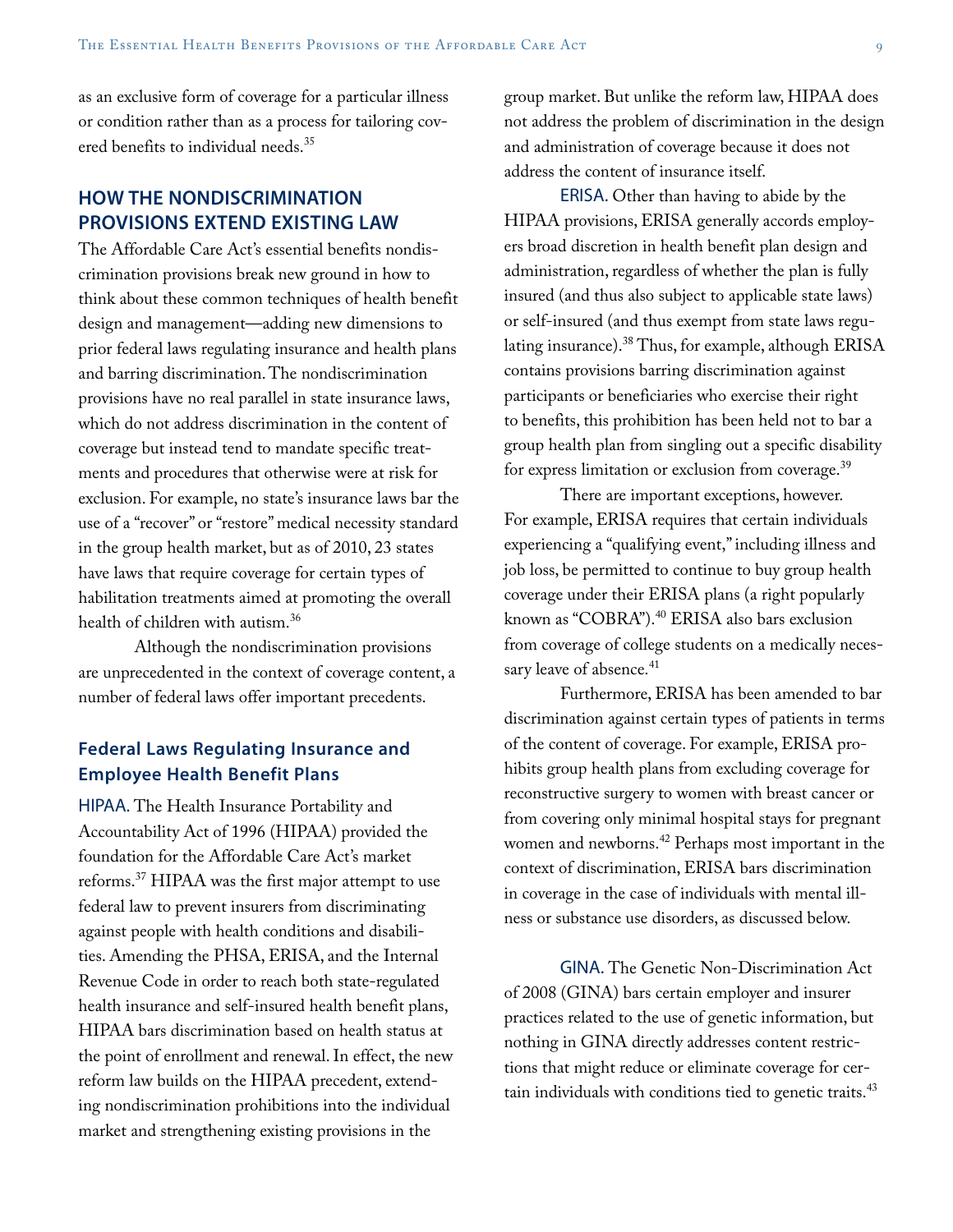#### Mental health and substance use disor-

der parity. Mental health parity represents the most important law enacted to date that directly addresses discrimination in the design and administration of state-regulated health insurance and ERISA-governed employer-sponsored health benefit plans. The Mental Health Parity Act of 1996, revised and expanded by the Paul Wellstone and Pete Domenici Mental Health Parity and Addiction Equity Act of 2008, broadly addresses the problem of discrimination against mental illness and addiction disorders in both benefit design and plan administration.<sup>44</sup>

The original legislation addressed parity only in relation to annual and lifetime dollar limits on coverage; the 2008 amendments extend the concept of parity to reach a broad range of coverage limitations and exclusions. These amendments were further refined in implementing regulations released in 2010 by the Departments of Labor, Treasury, and HHS, which define parity in terms of quantitative treatment limits (i.e., the number of visits permitted) as well as "nonquantitative" treatment limits that "otherwise limit the scope or duration of benefits for treatment."<sup>45</sup> These types of limits lie at the heart of modern benefit design and medical management systems; in particular, nonquantitative design and management techniques, which in some cases are expressly designed to constrain coverage to individuals with disabilities.

The 2010 parity regulations affect many of the health benefit design and management practices described above. For example, the regulations specify that discrimination may be present under the parity law when mental illness and addiction disorders are singled out by guidelines that restrict coverage to certain treatments, regardless of the medical evidence, even when no similar absolute limits apply to other conditions. The rules also clarify that parity can be violated through discriminatory medical necessity criteria that utilize more restrictive tests of necessity in the case of mental illness and through other design techniques such as tiered cost-sharing, tiered network arrangements, and utilization management procedures that are applied in a discriminatory fashion.<sup>46</sup>

The parity provisions thus offer an important precedent in approaching the essential benefits provisions of the Affordable Care Act. In the case of mental health parity, the federal agencies not only have directly addressed the range of plan design and administration practices, but have identified many types of practices that must be held to nondiscrimination standards, including specific benefit definitions, broad definitional terms such as medical necessity, the use of practice guidelines, and the use of provider network and costsharing tiers. These strategies are grouped together as nonquantitative in nature and set the framework of coverage itself, as well as how that coverage will be administered.

#### **Civil Rights Laws**

The Affordable Care Act directly incorporates numerous civil rights laws into Title I.<sup>47</sup> Specifically, it provides that:

An individual shall not, on the ground prohibited under title VI of the Civil Rights Act of 1964, title IX of the Education Amendments of 1972, the Age Discrimination Act of 1975, or section 504 of the Rehabilitation Act of 1973, be excluded from participation in, be denied the benefits of, or be subjected to discrimination under any program or activity, any part of which is receiving federal financial assistance, including credits, subsidies, or contracts of insurance, or any program or activity that is administered by an Executive Agency or any entity established under this title.<sup>48</sup>

The provision thus incorporates federal civil rights laws applicable to federally assisted programs while also clarifying that these laws reach federally subsidized contracts of insurance such as qualified health plans that receive federal premium tax credits. By incorporating these laws into the Affordable Care Act, the general nondiscrimination provision further strengthens the core essential health benefit nondiscrimination statute but does not duplicate it, since civil rights laws barring discrimination against people with disabilities have been held not to reach the content of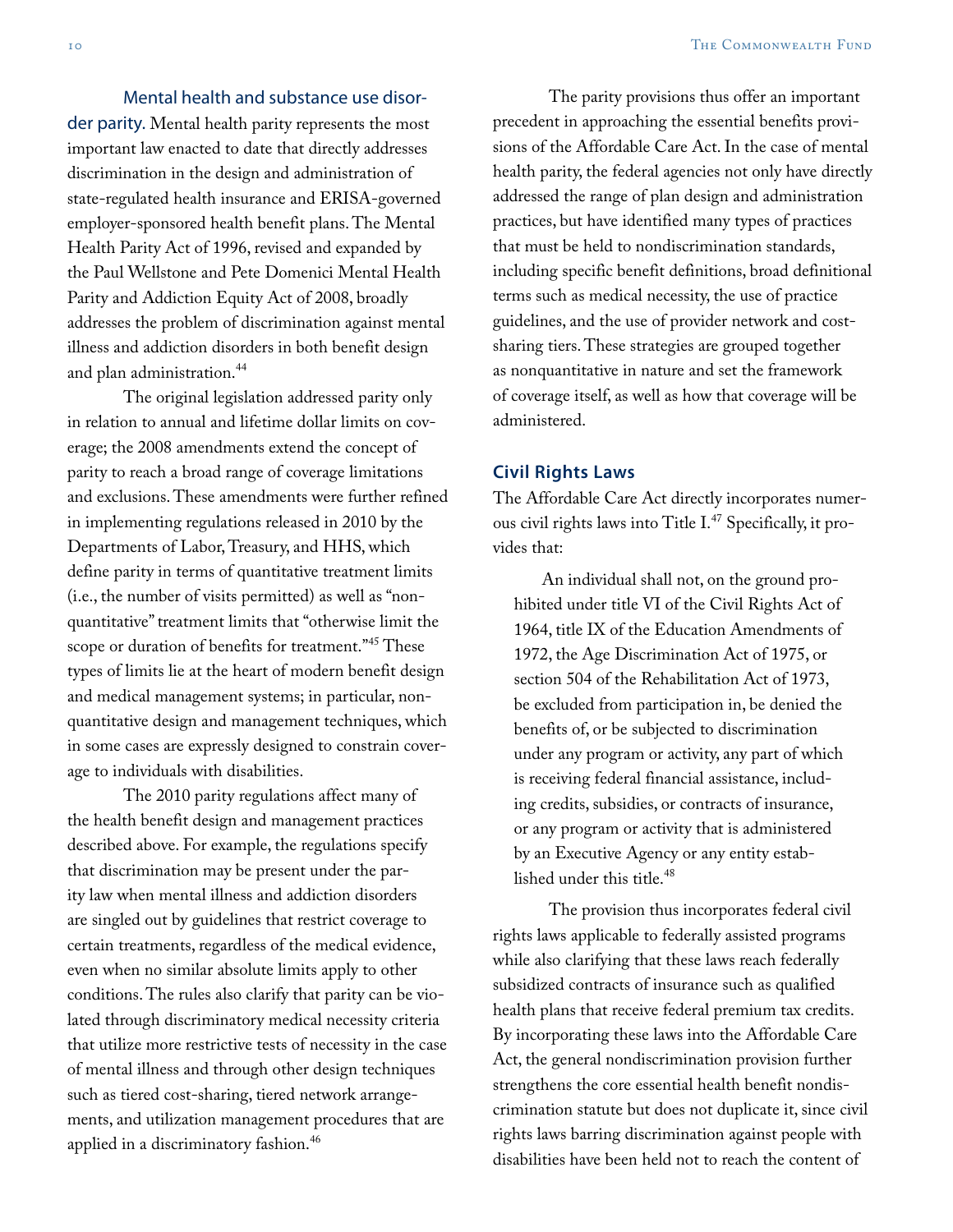coverage itself.49 Preexisting nondiscrimination laws might be expected to reach insurance and health plan practices inside exchanges such as: sales, outreach, and marketing practices; the selection and deselection of health care providers; the accessibility of care and appeals procedures; and other issues related to access to covered benefits. But it is the essential benefits nondiscrimination provisions that affect the actual content of benefits and do so both in exchange markets as well as in the parallel market for individual and small-group products.

## **DISCUSSION AND IMPLEMENTATION RECOMMENDATIONS**

Implementation of the Affordable Care Act's essential benefits provisions and its prohibition against discrimination against individuals with disabilities will raise a number of complex issues.

#### **Defining Key Terms**

An important first step of the implementation process is for the HHS secretary to define key terms in the essential benefits provisions. In addition to needing to define the scope of each class of essential benefits, the secretary must define such terms as "disability," "coverage decisions," "reimbursement rates," "incentive programs," and "benefit design." Also to be further defined in designing the essential benefits package is how the secretary will "take into account" the health care needs of diverse populations, including people with disabilities. Furthermore, the secretary must define the law's prohibition against the denial of essential benefits based on individuals' "age or expected length of life" or "present or predicted disability, degree of medical dependency, or quality of life." In defining key terms, the secretary presumably will look to existing laws and relevant industry practices. For example, existing laws related to coverage decisions made by group health plans or Medicare provide guidance on how clinical evidence should be weighed.

The single most important definitional matter may be the threshold question of whether prohibited discrimination on the basis of disability reaches both

intentional discrimination as well as de facto discrimination—practices that are neutral on their face but discriminatory in their impact. Because the Affordable Care Act specifically incorporates existing disability law, and because existing law reaches both intentional and de facto discrimination, the essential benefits nondiscrimination provisions should be interpreted in a fashion that parallels existing disability law. This means that the provisions should be interpreted as reaching not only intentional practices (such as a coverage standard that specifies the need for "recovery" before a claim will be allowed) but also de facto practices such as the use of facially neutral provider payment incentives that nonetheless discriminate because they are applied without consideration of a provider's underlying patients. For example, plans would no longer be permitted to intentionally exclude providers that have a special expertise in, and a disproportionate share of, patients with disabilities. In designing the nondiscrimination aspect of the essential benefits provisions, Congress clearly intended to reach matters of both plan design and administration practices, in order to ensure that plans do not discriminate by either intentional design or practical effect.

## **Plan Design and Administration Practices**

The nondiscrimination provisions require that the HHS secretary set the parameters under which insurers may operate in matters of both design and administration, including benefit design, coverage decisions, reimbursement rates, and incentive programs. The sweeping language of the nondiscrimination provision means that, as with the mental health parity rules, the secretary must address certain risk-avoidance techniques and strategies.

Exclusionary coverage terms. Health insurers and qualified health plans should be expected to adhere to nondiscriminatory coverage terms in order to avoid excluding otherwise covered treatments simply on the basis of a patient's underlying condition. The decision of whether a particular treatment or service is covered should turn solely on whether it is appropriate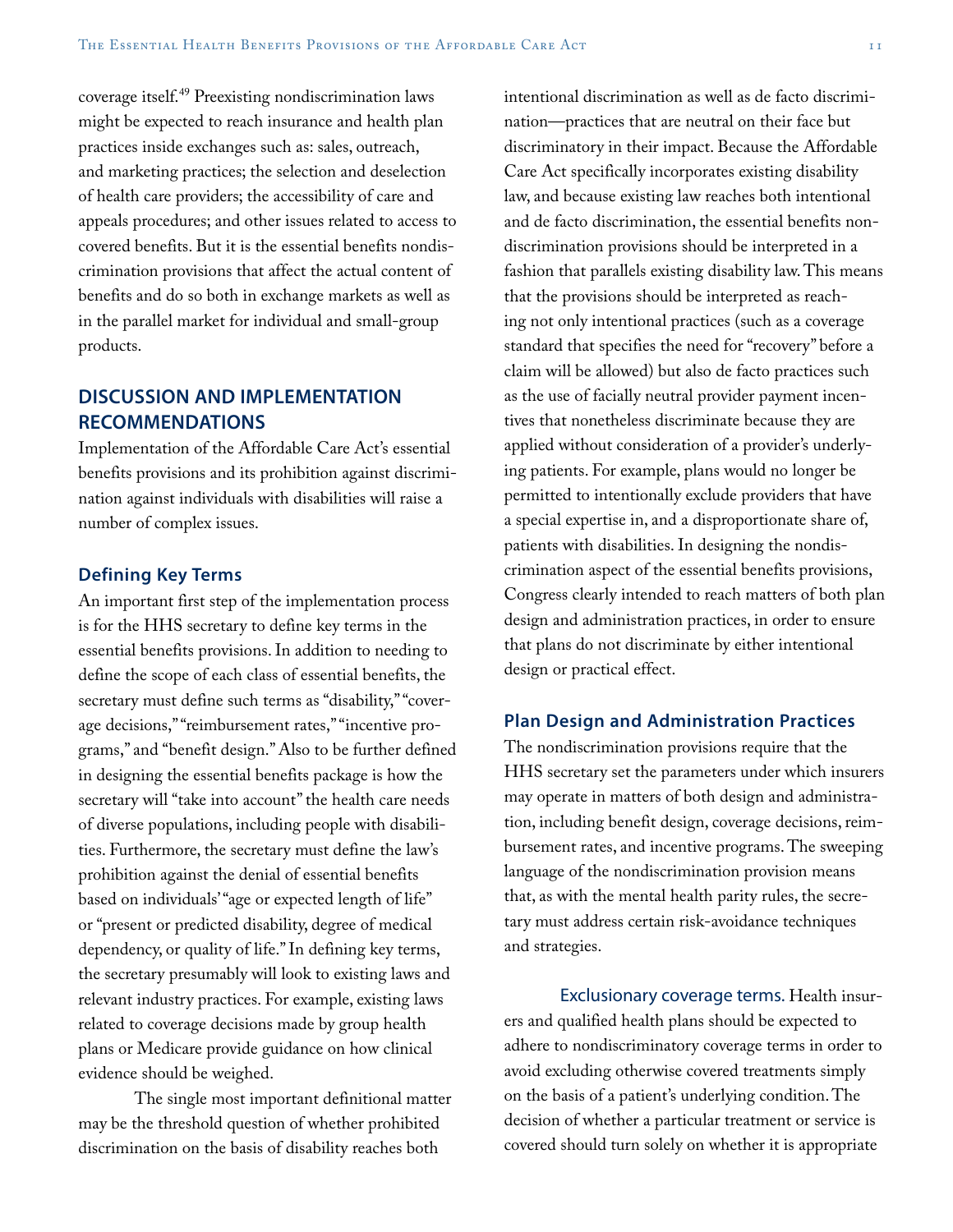to a patient's health condition—not whether it will enable restoration or recovery or have effects that transcend the purely clinical and go to overall health and ability to function. In the case of children and adults with disabilities, many treatments within the essential benefits classes are clinically justified not because they allow restoration or recovery but because they enable patients to attain good health, maintain their health, or avert the loss of functioning that could lead to a deterioration in health.

## Excluding coverage for treatments that show both clinical and health benefits. The

fact that a treatment may confer both clinical and broader health benefits should be irrelevant in deciding whether it is appropriate. Exclusions based on the broader health benefits conferred by a clinical intervention (such as the ability to learn, work, or engage in social activities) are enhancements of the clinical effects of treatments, not reasons to deny them.

Guidelines and coverage design and decision-making. Benefit and treatment guidelines are a staple in health plan design and plan administration, serving two purposes: 1) to set out coverage limits for certain conditions or for one or more benefit classes; and 2) to use as a nonbinding tool to aid coverage decision-making in specific cases. In both situations, the impact of the guideline may be to foreclose potentially covered treatments within an essential benefit class at a level and scope necessary to achieve an appropriate health result. Guidelines that contain restrictions based on whether treatments are intended to help in "recovery or restoration" would appear to fail under a nondiscrimination test, for the same reason that such limits are contrary to a nondiscrimination test when they appear as limitations in the coverage definitional sections of an insurance plan. Further, guidelines that place fixed limits on treatments may be inappropriate in situations in which the condition to which the guideline is applied is further complicated by the presence of an underlying disability. Thus the management of asthma, for example, may vary depending on

whether the patient also has an underlying condition such as major depression or diabetes.

Regardless of whether benefit and treatment guidelines are used to set binding coverage limits or merely to guide treatment decision-making, the question is whether the nondiscrimination provision in the essential benefits statute bars the use of the guideline to limit treatment when the effect of the guideline is to discriminate against certain health conditions. Such an exception is similar to the one that applies to coverage of outpatient prescription drugs under Medicare Part D, which permits individuals to appeal coverage denials on the ground of documented health care need and to submit evidence demonstrating the utility of treatments for a particular condition.<sup>50</sup>

Across-the-board coverage limitations and exclusions. Nothing in the Affordable Care Act prohibits the use of across-the-board limitations on coverage. While strict limits on the amount or duration of benefits work particular hardships on individuals with disabilities, the question is whether such limits are discriminatory. As long as the limits apply to all conditions and all treatments, discrimination per se is not the issue. However, the essential benefits statute requires the HHS secretary to consider the needs of people with disabilities in designing benefits and making coverage determinations. This might argue for an exceptions process to permit greater levels of coverage in cases in which relevant and reliable evidence demonstrate the health benefits of a treatment. Further, while across-the-board limitations and exclusions on an entire benefit class might not be discriminatory, exclusions that single out specific treatments used only for specific disabling conditions should be considered a form of discrimination.

Tiered cost-sharing and provider networks. Tiered cost-sharing and provider networks are increasingly common design features in health benefit plans. The use of tiering raises the question of the need for an evidence-based exception to plan design in cases where a tier would otherwise result in the denial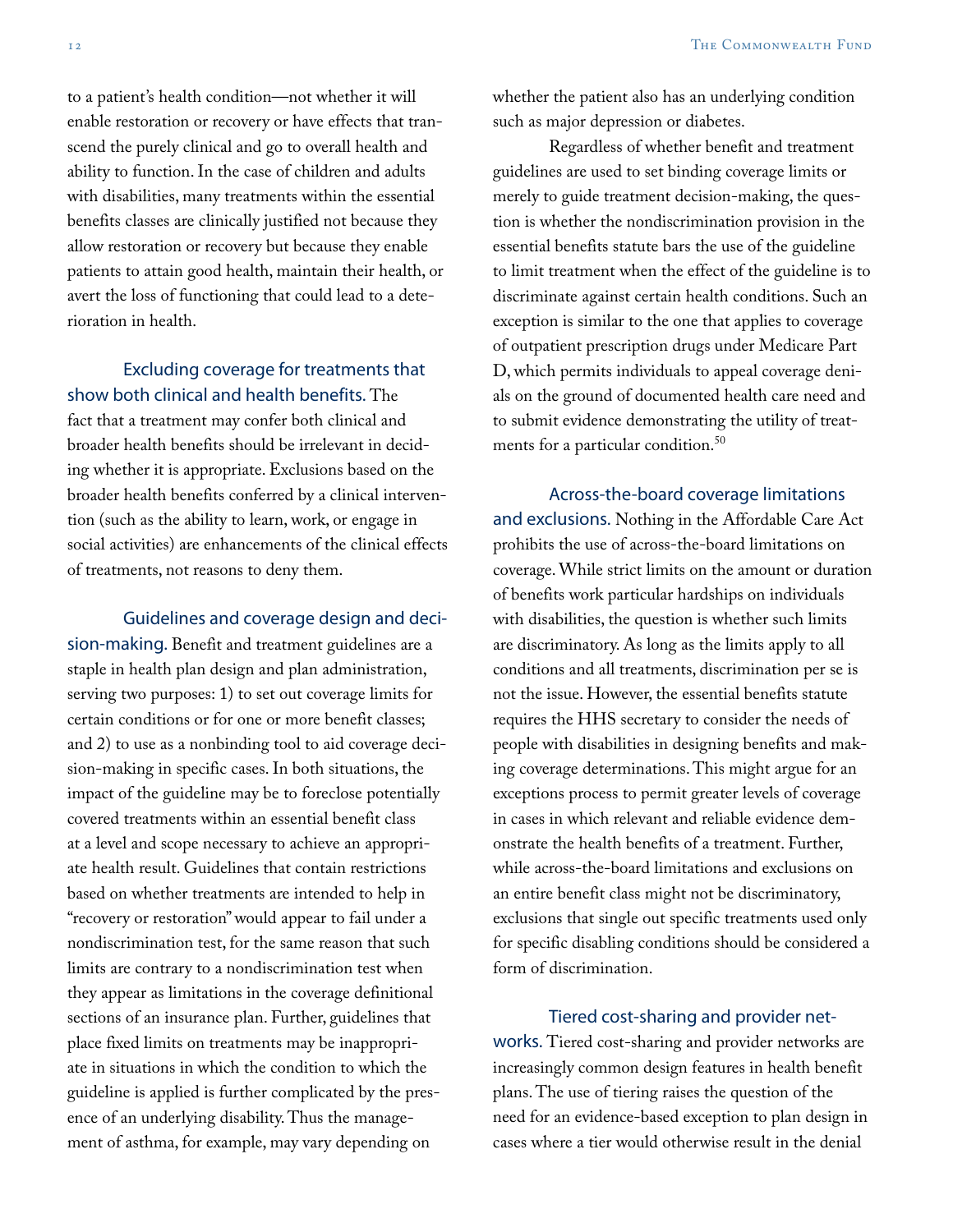of appropriate treatment based on a health condition or where a specific provider should be treated as an in-network provider (with in-network payment rates and cost-sharing) in order to ensure the appropriate management of disabling conditions. In essence, the question is whether the nondiscrimination provision applicable to essential health benefits, when coupled with existing civil rights protections, requires that health plans modify provider network selection and tiering practices in order to protect against the threat of discrimination in access to equally effective care.

#### Provider payment and incentive arrange-

ments. Existing laws aimed at curbing health care fraud and abuse prohibit incentive arrangements that induce health professionals to deny or withhold medically necessary treatment.<sup>51</sup> However, payment and incentive arrangements should not be benchmarked against normative performance with a healthy patient panel, but instead should be risk-adjusted to take into account patients with disabilities. As with tiered cost-sharing and provider networks, this consideration reflects not only the essential benefit nondiscrimination provision but also federal civil rights laws that require access to equally effective health care.

Utilization management techniques. In

addition to addressing the problem of discrimination in all aspects of benefit and coverage design and practice, it is important to address potentially discriminatory utilization management processes. The Affordable Care Act preserves existing utilization management practices but does so under the broader nondiscrimination provisions of the essential benefits statute. As such, and as with the mental health parity regulations, medical management techniques that differentiate based on the nature of the condition or disability should be prohibited. Further, the nondiscrimination prohibition should be extended to the claims appeals process applicable to essential benefits plans in order to ensure that evidence specific to an individual's condition and treatment is always taken into account as part of the record.

Finally, of course, for the nondiscrimination statute to be meaningful, compliance must be measured and the terms of the law must be enforced. This means assurance that the nondiscrimination provisions and implementing standards are incorporated into and applied to all state insurance contracts governed by the essential benefits statute. In this way, the requirements of federal law will become an inherent part of the documents that create the plan and define the rights of covered individuals. Further, government enforcement standards developed for oversight of the individual and small-group market, as well as the exchange qualified health plan market, should be structured to measure plan adherence to nondiscrimination standards. This structure will necessitate a review of plan documents and coverage terms, as well as an assessment of plans' coverage determination, incentives, and payment practices.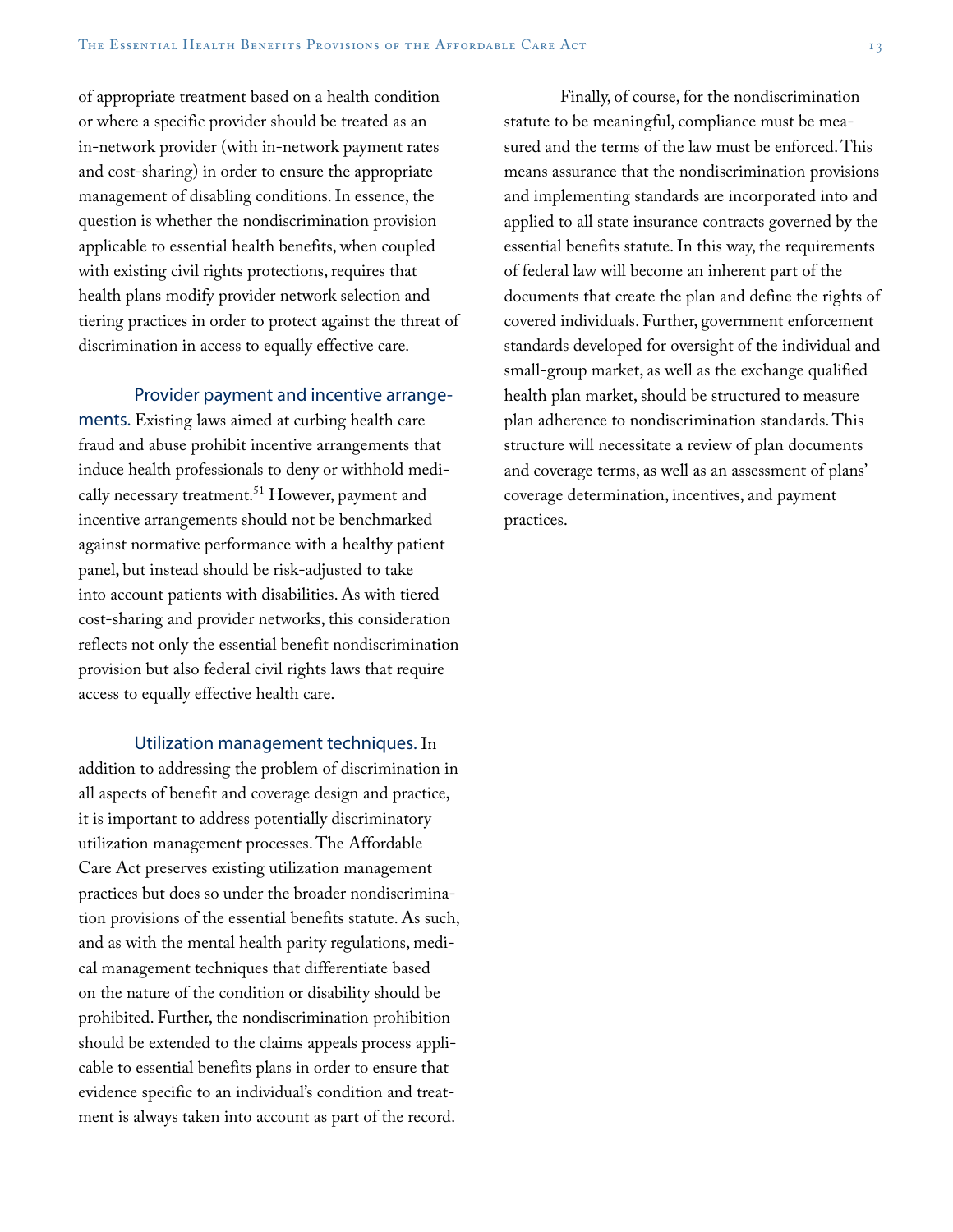- <sup>1</sup> P.L. 111-148 §1302(b)(1) and PPACA §§1302(a)(1) and  $(b)(2)$ .
- <sup>2</sup> PPACA §1302(b)(4)(A).
- <sup>3</sup> PPACA §1302(b)(4)(B).
- <sup>4</sup> PPACA §1302(b)(4)(C).
- <sup>5</sup> PPACA §1304(b)(4)(D).
- <sup>6</sup> PPACA §1302(c)(3).
- $7$  P.L. 111-148 §1302(e).
- <sup>8</sup> P.L. 111-148 §1302(d)(2).
- <sup>9</sup> PPACA §1565(d).
- <sup>10</sup> S. Rosenbaum, "Insurance Discrimination on the Basis of Health Status: An Overview of Discrimination Practices, Federal Law, and Federal Reform Options," The O'Neill Institute for National and Global Health Law (2009).
- <sup>11</sup> R. Rosenblatt, S. Rosenbaum, and S. Law, *Law and the American Health Care System* (New York: Foundation Press, 1997), 139–42.
- <sup>12</sup> See discussion of coverage limits in *Kenseth v Dean Health Plan,* 610 F. 3d 452 (7th Cir., 2010), 464–65.
- <sup>13</sup> *Kenseth v Dean,* 610 F. 3d at 464. See also J. M. Yegian, "Conference Summary: Setting Priorities in Medical Care Through Benefit Design and Medical Management," *Health Affairs* Web Exclusive, May 19, 2004, w4-300–w4-304.
- <sup>14</sup> Yegian, "Conference Summary," 2004.
- <sup>15</sup> See, e.g., S. Rosenbaum, "New Directions for Health Insurance Design: Implications for Public Health Policy and Practice," *Journal of Law, Medicine, and Ethics,* Winter 2003 31(4 Suppl.):94–103; J. S. Rosenbloom, ed., *The Handbook of Employee Benefits,* 5th ed. (New York: McGraw-Hill, 2001); J. M. Robinson, "Renewed Emphasis on Consumer Cost Sharing in Health Insurance Benefit Design, *Health Affairs* Web Exclusive, March 20, 2002, w139–w154; Yegian, "Conference Summary," 2004; C. L. Barry, J. R. Gabel, R. G. Frank et al., "Design of Mental Health Benefits: Still Unequal After All These Years," *Health Affairs,* Sept./Oct. 2003 22(5):127–37; J. M. Robinson, "Consumer-Directed Health Insurance: The Next Generation," *Health Affairs* Web Exclusive, Dec. 13, 2005, w5-583–w5-590; L. A.

Bergthold, "Medical Necessity: Do We Need It?," *Health Affairs,* Winter 1995 14(4):180–90.

- <sup>16</sup> ERISA §502(a)(1)(B), 29 U.S.C. §1132 (a)(1)(B) permits participants and beneficiaries to pursue legal actions in court to recover benefits due them under their ERISA plans. Thousands of cases involving appeals of benefit denials have been decided since ERISA's passage in 1974. There is no single comprehensive study that analyzes all benefit denial cases.
- <sup>17</sup> Rosenblatt, Rosenbaum, and Law, *Law and the American Health Care System,* 1997, pp. 543–73.
- <sup>18</sup> J. M. Robinson and J. M. Yegian, "Medical Management After Managed Care," *Health Affairs* Web Exclusive, May 19, 2004, w4-269–w4-280.
- <sup>19</sup> *Jones v. The Kodak Medical Assistance Plan,* 169 F.3d 1287 (10th Cir. 1999).
- <sup>20</sup> 29 U.S.C. §1185b. See *Krauss v Oxford Health Plan*  for a discussion of the Act, at 517 F. 3d 614 (2d Cir., 2008).
- <sup>21</sup> *Bedrick v. Travelers Insurance* Company, 93 F. 3d 149 (4th Cir., 1996).
- <sup>22</sup> See, e.g., *Mondry v. American Family Mutual Insurance Co.* 557 F. 3d 781 (7th Cir., 2009).
- <sup>23</sup> See, e.g., *Mondry v. American Family Mutual Insurance Co.,* op. cit.; *Jones v. The Kodak Medical Assistance Plan*, 169 F.3d 1287 (10th Cir. 1999).
- See *Jones v. The Kodak Medical Assistance Plan*, op. cit.
- See *Bedrick v. Travelers Ins. Co.*, op. cit.
- <sup>26</sup> Bergthold, "Medical Necessity," 1995.
- $27$  See, e.g., A. M. Fendrick, D. G. Smith, and M. E. Chernew, "Applying Value-Based Insurance Design to Low-Value Health Services," *Health Affairs,* Nov. 2010 29(11):2017–21.
- <sup>28</sup> Saltzman v Independence Blue Cross, 2010 WL 2340182 (3d. Cir., 2010); See, e.g., *Krauss v Oxford Health Plan,* op. cit.
- <sup>29</sup> *Saltzman v Independence Blue Cross,* op. cit.
- <sup>30</sup> *Saltzman,* op. cit.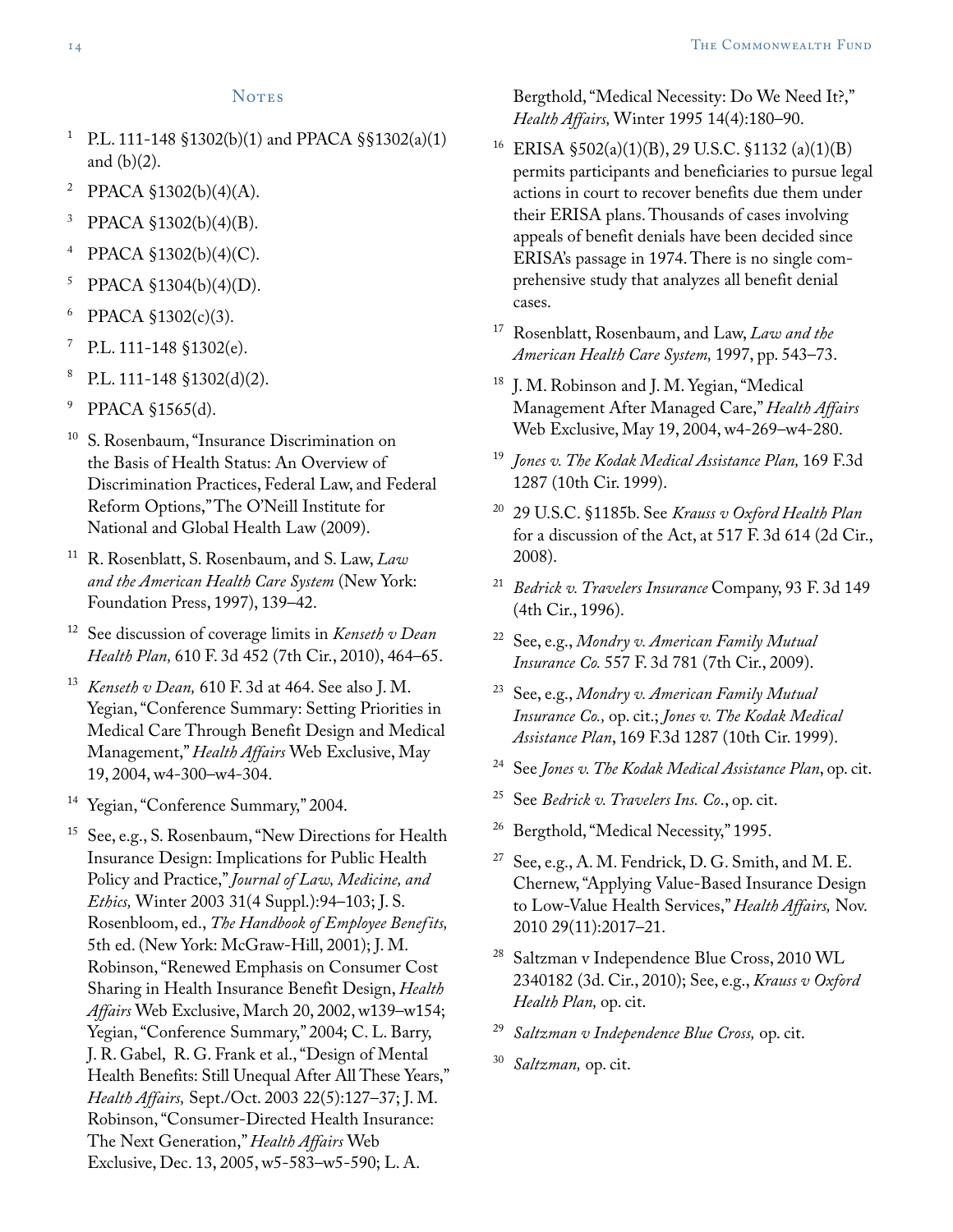- See Bloomberg News, "In New York, Insurer Settles Its Dispute on Payments," *New York Times,* Feb. 4, 2009; E. Nakashima, "Doctors Rated But Can't Get a Second Opinion; Inaccurate Data About Physicians' Performance Can Harm Reputations," *Washington Post,* July 25, 2007; A. B. Claiborne, J. R. Hesse, and D. T. Roble, "Legal Impediments to Implementing Value-Based Purchasing in Healthcare," *American Journal of Law and Medicine,* 2009 35(4):442–504.
- <sup>32</sup> *Krauss v Oxford Health Plans,* op. cit.
- <sup>33</sup> *Pegram v. Herdrich*, 530 U.S. 211 (2000); *Shea v. Esensten*, 107 F.3d 625 (8th Cir. 1997).
- <sup>34</sup> See, e.g., *Bedrick v Travelers Ins. Co.,* op. cit.; *Wickline v State of California,* 239 Cal. Rptr. 810 (1987).
- <sup>35</sup> G. P. Mays, M. Au, and G. Claxton, "Convergence and Dissonance: Evolution in Private-Sector Approaches to Care Coordination and Disease Management," *Health Affairs,* Nov./Dec. 2007 26(6):1683–91.
- <sup>36</sup> National Conference of State Legislators, "Mandated Health Insurance Benefits and State Laws: Insurance Coverage for Autism," available at: <http://www.ncsl.org/default.aspx?tabid=18246>.
- <sup>37</sup> P.L. 104-191 (104th Cong., 2d sess.).
- <sup>38</sup> *Metropolitan Life Insurance v Massachusetts* 471 U.S. 724 (1985); *Kentucky Association of Health Plans v Miller*, 538 U.S. 329 (2003).
- <sup>39</sup> *McGann v H and H Music Co.* 946 F. 2d 401 (5th Cir., 1991).
- <sup>40</sup> 29 U.S.C. §1161
- <sup>41</sup> 29 U.S.C. §1185c
- <sup>42</sup> The Women's Health and Cancer Rights Act requires group plans that cover mastectomy surgeries to cover "breast reconstruction, prostheses, and other treatments to address the complications of all stages of a mastectomy." The Newborns and Mothers Protection Act applies to state-regulated group plans and employer plans subject to the Pregnancy Discrimination Act. Under the law, covered plans must provide a minimum of 48 hours stay following a normal delivery, and 96 hours following a Caesarean section.
- <sup>43</sup> 29 U.S.C. 1182 (2010).
- <sup>44</sup> Paul Wellstone and Pete Domenici Mental Health Parity and Addiction Equity Act of 2008, P. L. 110- 343 (2008) (amending 26 U.S.C. § 9812, 29 U.S.C. § 1185a, and 42 U.S.C. § 300gg-5).
- <sup>45</sup> 29 C.F.R. §2590.712(a).
- <sup>46</sup> 45 C.F.R. §146.136(c)(4).
- <sup>47</sup> PPACA §1557. Title I of PPACA contains the provisions related to insurance market reforms, individual and employer responsibility, tax credit subsidies, exchanges, essential benefits, and qualified health plans.
- <sup>48</sup> PPACA §1557.
- See *Doe v. Mutual of Omaha Insurance Co.*, 179 F.3d 557 (7th Cir. 1999), cert. denied, 528 U.S. 1106 (2000) (The public accommodations provisions of the ADA do not reach the content of private health insurance); *Alexander v. Choate*, 469 U.S. 287 (1985) (Section 504 of the Rehabilitation Act does not reach the content of public health insurance)/
- <sup>50</sup> 42 U.S.C. §§ 1395w-104 (g)–(h) (2006); 42 C.F.R. § 423.578.
- <sup>51</sup> Social Security Act § 1128A(b), 42 U.S.C. § 1320a–7a(b) (2006).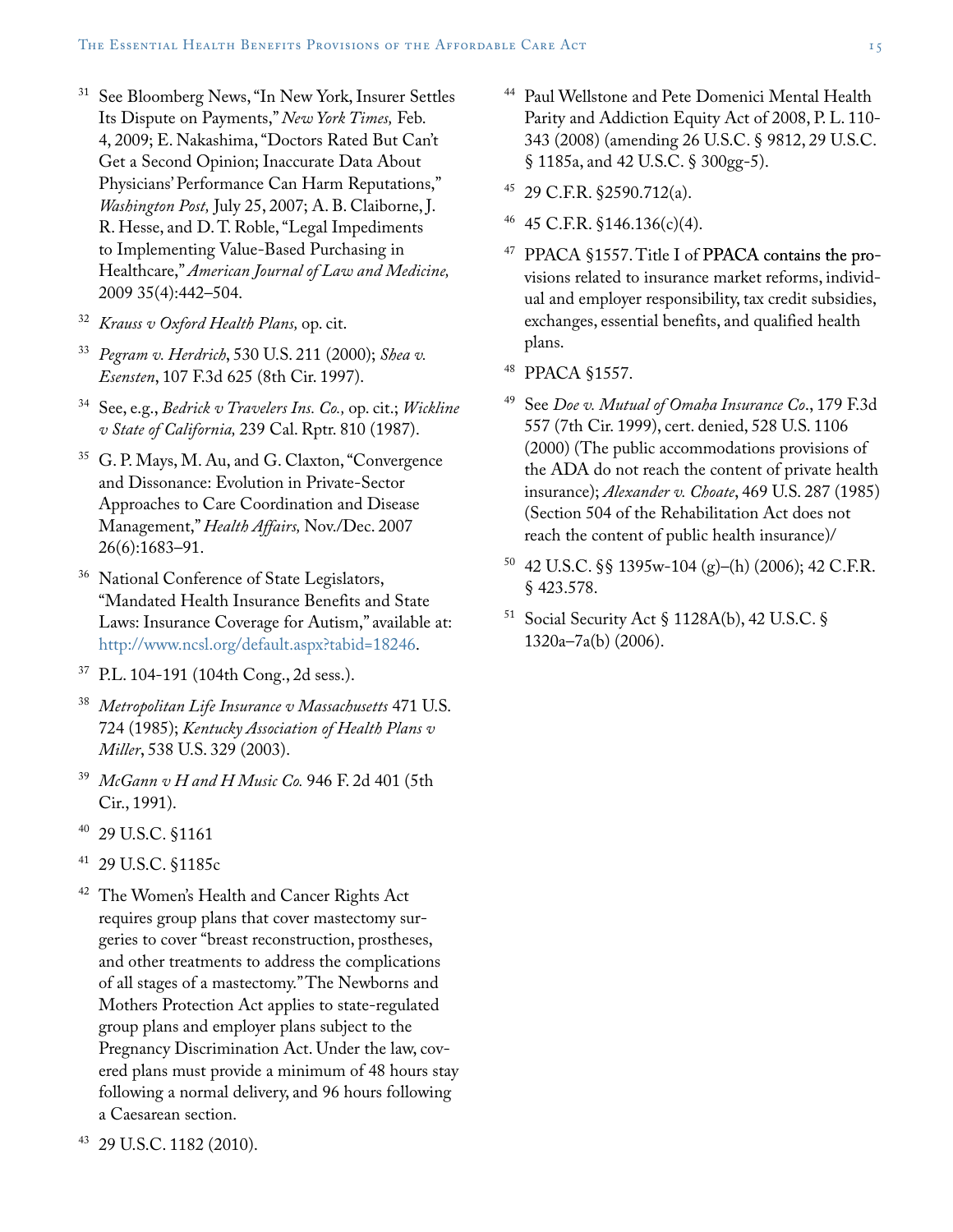#### About the Authors

Sara Rosenbaum, J.D., is the Harold and Jane Hirsh Professor and chair of the Department of Health Policy at the George Washington University School of Public Health and Health Services. She also directs the Hirsh Health Law and Policy Program and the Geiger Gibson Program in Community Health Policy. Rosenbaum has played a major role in the design of federal and state legislative and regulatory health policy related to Medicaid, has been named one of America's 500 most influential health policymakers, and has been recognized by the U.S. Department of Health and Human Services for distinguished national service on behalf of Medicaid beneficiaries. She received her law degree from the Boston University School of Law.

Joel Teitelbaum, J.D., LL.M., is an associate professor and the vice chair for academic affairs in the Department of Health Policy at the George Washington University School of Public Health and Health Services. He is also the managing director of the Hirsh Health Law and Policy Program. Teitelbaum has won multiple teaching and research honors and is the lead author of *Essentials of Health Policy and Law,* an introductory textbook. He received his J.D. from Marquette University Law School his LL.M. degree from the George Washington University Law School.

Katherine Hayes, J.D., is an associate research professor in the Department of Health Policy at the George Washington University School of Public Health and Health Services. She has served as a health policy advisor to Democrats and Republicans in the House and Senate, as a senior advisor for a presidential campaign, and as an attorney in private practice. She received her J.D. from American University's Washington College of Law.

*Editorial support was provided by Martha Hostetter.*